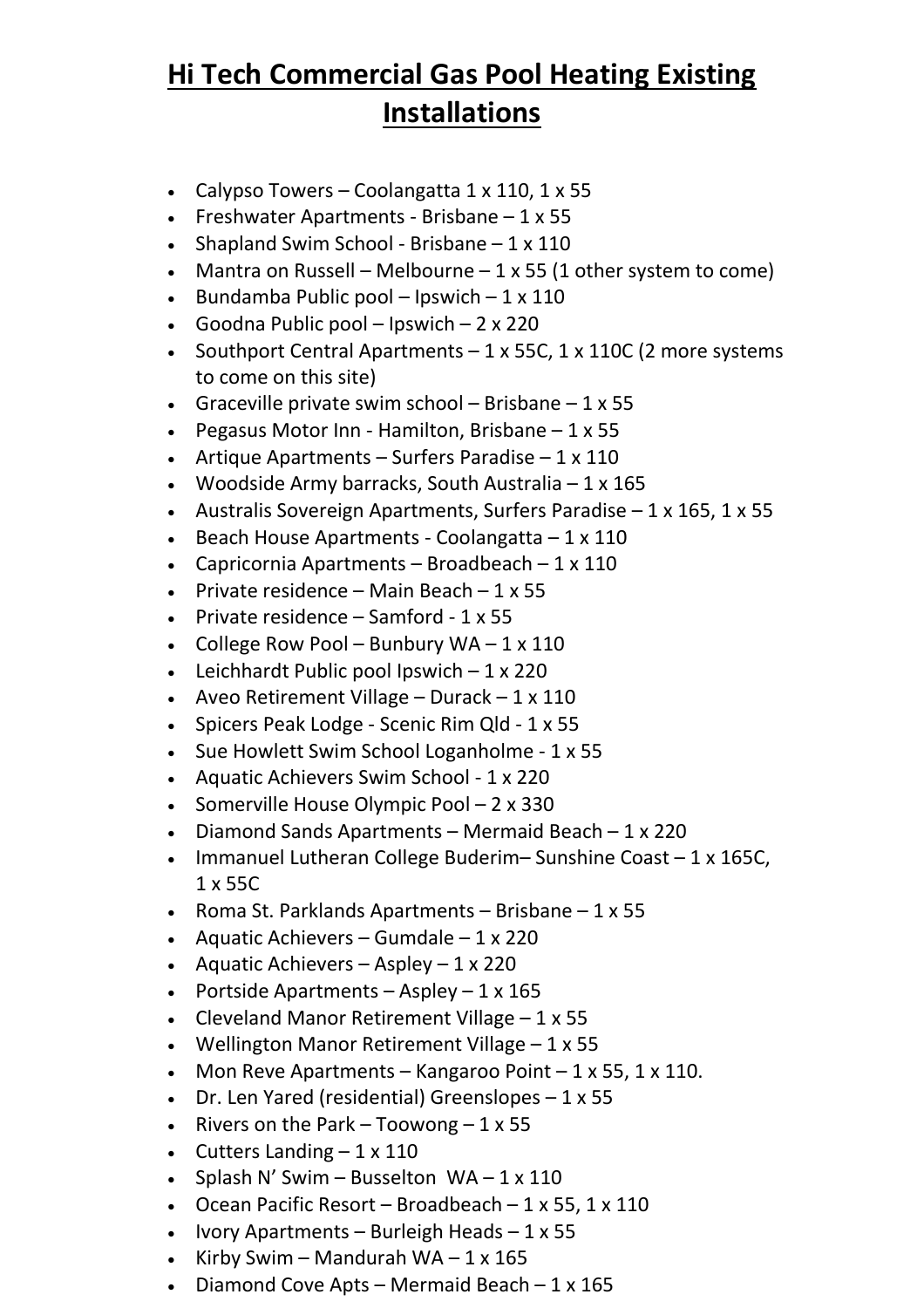- Raffles on Capri Surfers Paradise  $1 \times 165$
- Waterline Apts Broadbeach  $2 \times 55$
- Private residence Chelmer,  $Q$ ld  $1 \times 55$
- Aurora Apts Brisbane  $1 \times 220$
- Riperion Apts Brisbane  $-1 \times 220$ ,  $1 \times 110$
- Private residence Clayfield,  $Q$ ld 1 x 220
- Swim Factory Springfield,  $Q$ ld 1 x 165
- Hilton Hotel, Brisbane  $-2 \times 55$
- Markham Court Apartments Broadbeach  $1 \times 55$ ,  $1 \times 110$
- Private residence The Gap,  $Q$ ld  $1 \times 55$
- Oxygen Apartments, Brisbane  $-1 \times 55$ ,  $1 \times 110$
- Private residence Carine,  $WA 1 \times 55$
- St. Joseph's College Nudgee,  $QLD 2 \times 330$
- Vogue on Broadbeach Broadbeach, QLD  $1 \times 55$ ,  $1 \times 110$
- Private swim school Roleystone,  $WA 1 \times 110$
- Marquis on Main Main Beach, QLD 1 x 110
- Oaks Apartments Ipswich,  $QLD 1 \times 110$
- McArthur Chambers Brisbane,  $QLD 1 \times 110$
- Mayfair Apartments Brisbane, QLD  $1 \times 110$
- Currumbin Wildlife Sanctuary Gold Coast,  $QLD 1 \times 110$
- Priest Orchards Pakenham, VIC  $1 \times 55$
- Private residence Portsea, VIC  $1 \times 55$
- Treasure Island Resort Labrador,  $1 \times 165$ ,  $2 \times 55$ ,  $1 \times 110$
- Eagle Junction State School Brisbane, 1 x 110R
- Aquarius Resort Surfers Paradise 3 x 55
- Breathe Health Club Hervey Bay, QLD  $1 \times 110R$
- Swim and Survival Academy Ballarat, VIC, 1 x 110RC
- Neverfail Spring Water Townsville, QLD, 1 x 110RC
- Private residence Gold Coast, QLD, 1 x 45R
- Private residence Gold Coast, QLD, 1 x 55
- Private apartments Perth, WA,  $1 \times 100BB$
- Swim School Hoppers Crossing, VIC 1 x 55R
- Murramarang Resort pool Bateman's Bay, NSW, 1 x 220RC
- Jewel Apartments Surfers Paradise, QLD,  $1 \times 330$ ,  $1 \times 165$ ,  $2 \times$ 110
- Peninsula Apartments Brisbane, QLD, 1 x 220R
- Aquatic Achievers Gumdale, QLD, 1 x 330R
- Private residence Alderley, QLD, 1 x 110R
- Hillcrest Apartments Brisbane, QLD, 1 x 110R
- Hendra Health Club Hendra, QLD, 1 x 220R
- River Gallery Apartments Brisbane, QLD, 1 x 220R
- Nero Apartments Brisbane, QLD, 1 x 110R
- One Macquarie St Apartments Brisbane, QLD, 1 x 220R
- Aquatic Achievers Kedron, QLD, 1 x 330R
- Hampton Swim School Morningside, QLD, 1 x 220R
- Portside Apartments Brisbane, QLD, 1 x 220R
- Aurora Apartments Brisbane, QLD, 1 x 110R
-